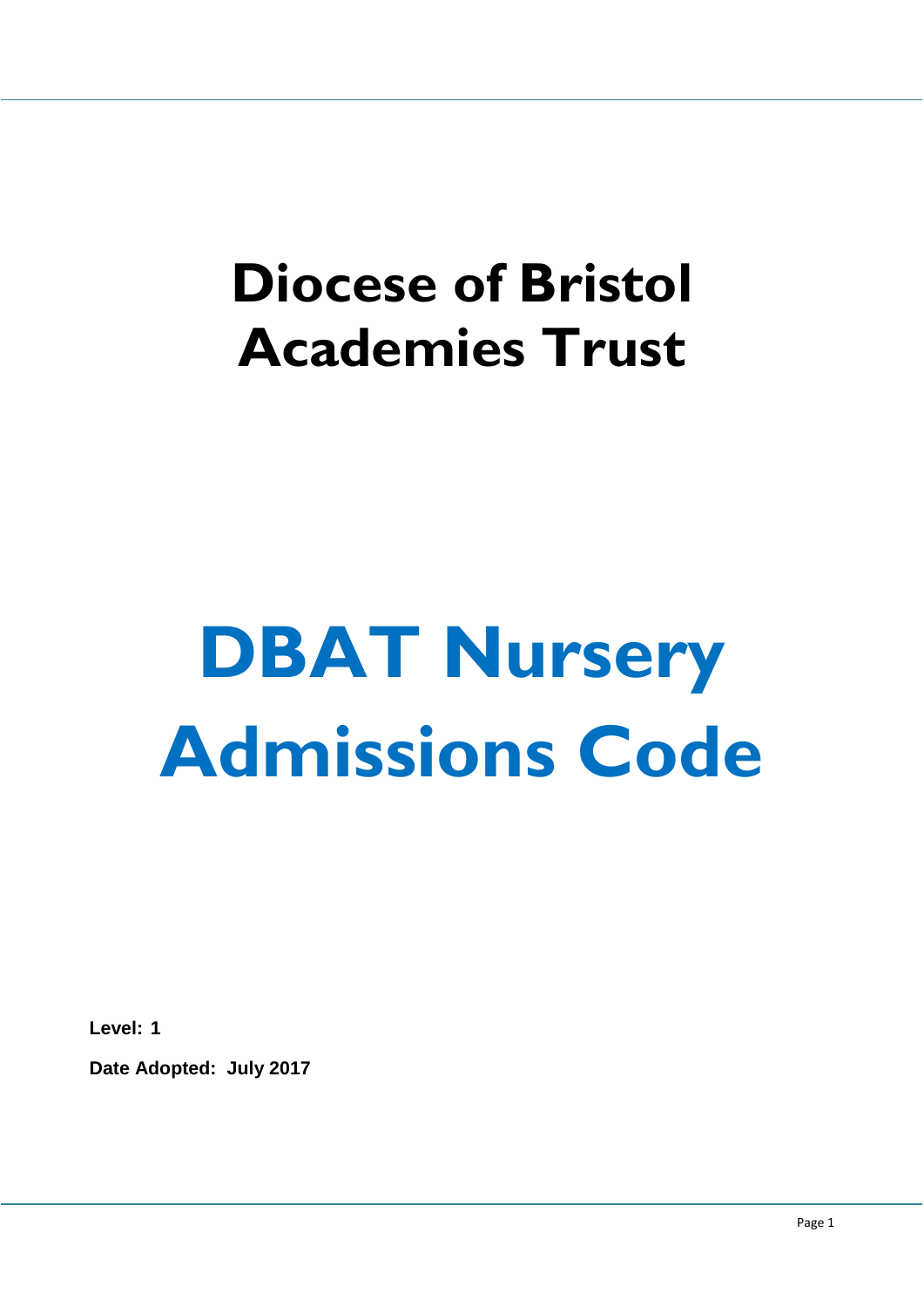## **History of most recent Policy changes (must be completed)**

| <b>Date</b> | Page              | <b>Change</b>                                                                                               | Origin of Change e.g. TU<br>request, Change in legislation |
|-------------|-------------------|-------------------------------------------------------------------------------------------------------------|------------------------------------------------------------|
| June 17     | Whole<br>document | Admissions code developed for<br>use by Academies in drawing up<br>their nursery class admissions<br>policy | <b>Clare Stansfield</b>                                    |
|             |                   |                                                                                                             |                                                            |
|             |                   |                                                                                                             |                                                            |
|             |                   |                                                                                                             |                                                            |
|             |                   |                                                                                                             |                                                            |
|             |                   |                                                                                                             |                                                            |
|             |                   |                                                                                                             |                                                            |
|             |                   |                                                                                                             |                                                            |
|             |                   |                                                                                                             |                                                            |
|             |                   |                                                                                                             |                                                            |
|             |                   |                                                                                                             |                                                            |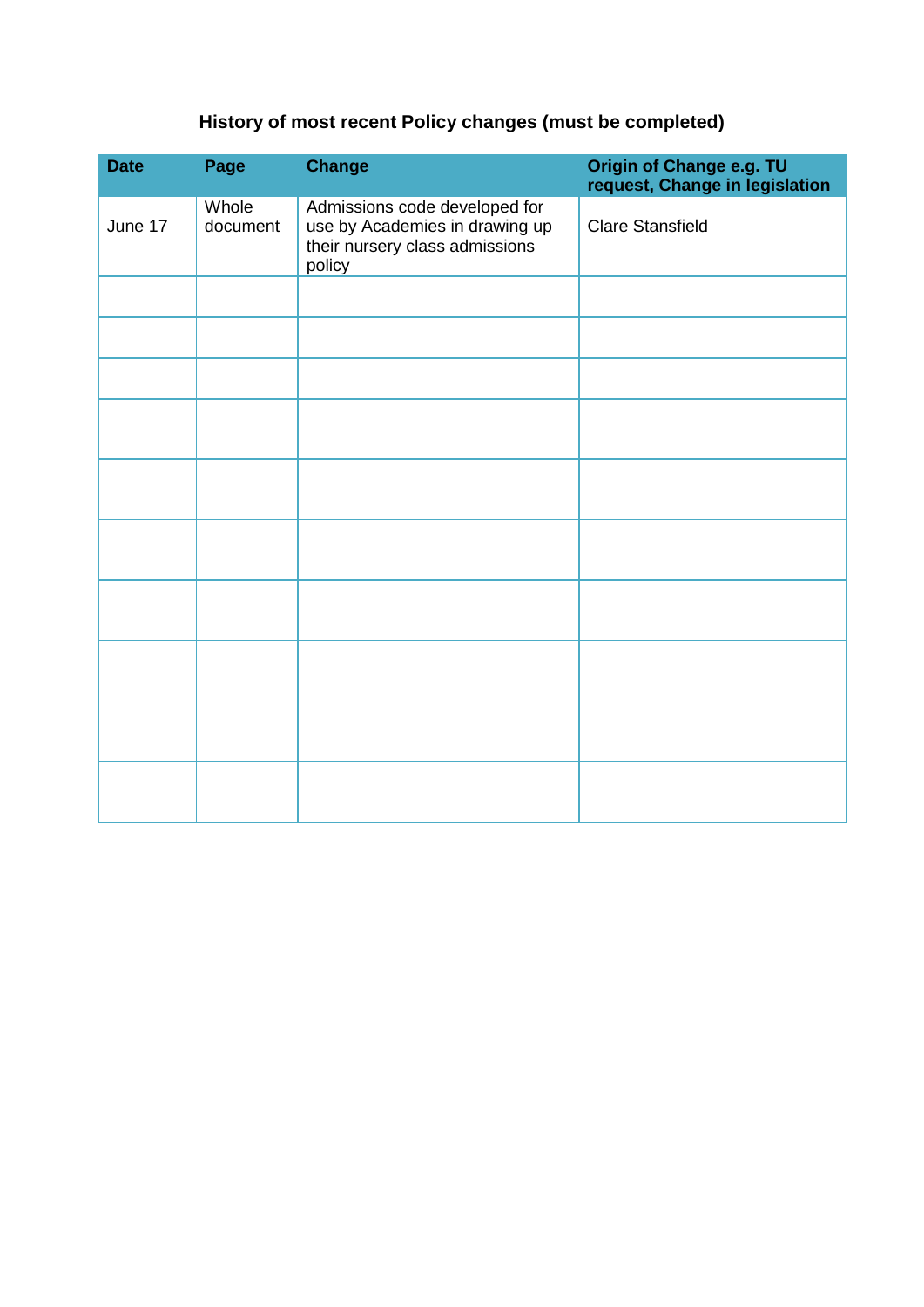### **Contents**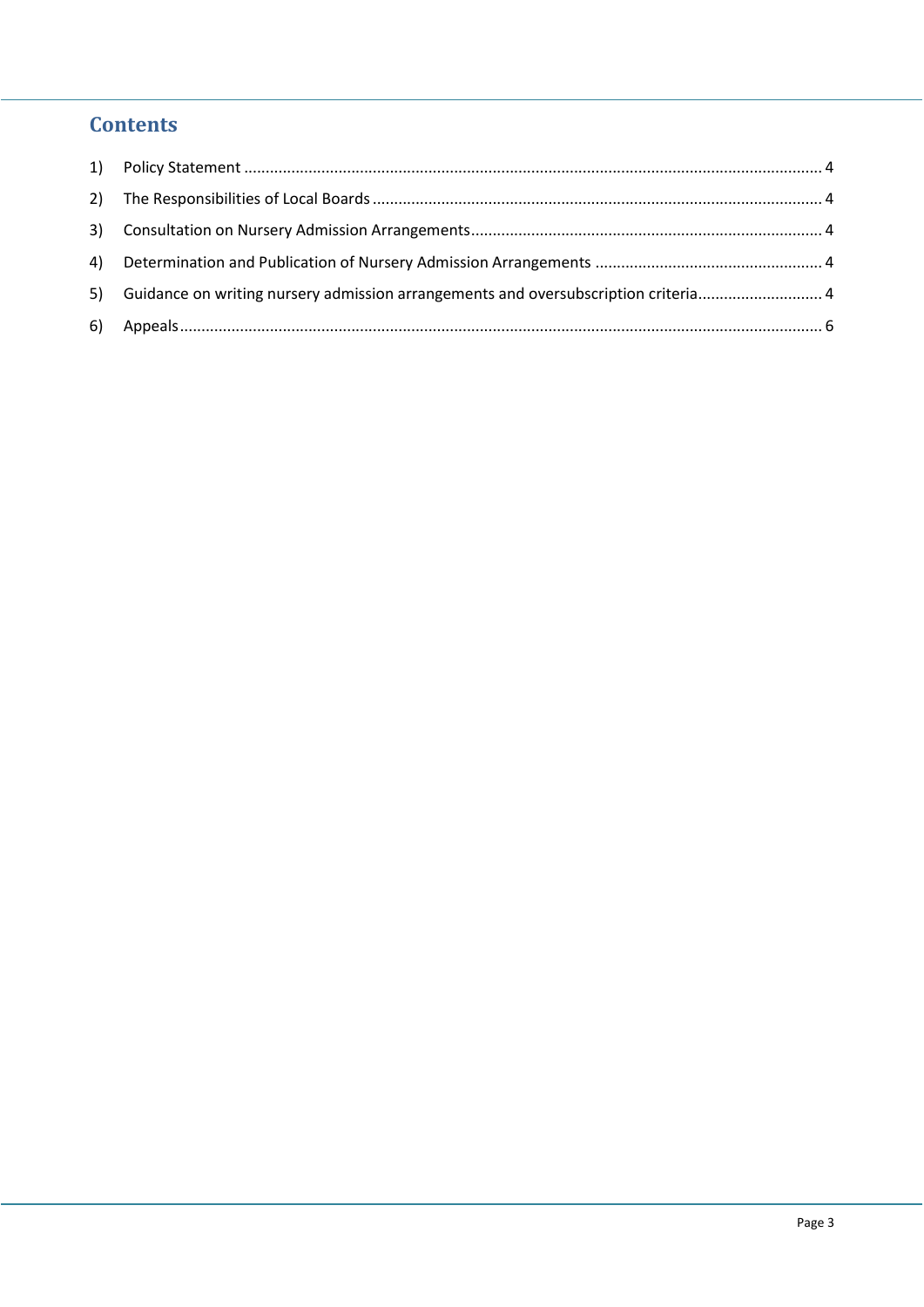#### <span id="page-3-0"></span>**1) Policy Statement**

Although the Trust is the overarching admissions authority for its Academies, it is the delegated responsibility of each Academy to determine their own admission arrangements for nursery classes and set them out in a policy to take account of their particular circumstances. It is essential that these policies are clear, fair and consistent both with Christian principles and this guidance.

#### <span id="page-3-1"></span>**2) The Responsibilities of Local Boards**

- a) Local Boards are responsible for:
- annually determining their nursery admission arrangements;
- carrying out any consultation on nursery admission arrangements;
- publishing admission arrangements on their websites.
- b) These responsibilities cannot be delegated to the Principal so it is usual for a Local Board to set up a small admissions committee or subgroup.

#### <span id="page-3-2"></span>**3) Consultation on Nursery Admission Arrangements**

Academies are responsible for carrying out any consultations on their nursery admission arrangements. If an Academy proposes to change its nursery admission arrangements then the proposed changes must be sent to the Diocesan Admissions Officer for approval before going out to local public consultation.

#### **4) Determination and Publication of Nursery Admission Arrangements**

Academies must determine or agree their nursery admission arrangements every year even if there have been no changes and no consultation has taken place. This determination should take place at the same time as the determination of main school admission arrangements. The "determination year" for school admissions is always the school year which is two years before the September admission, so for admission in September 2019 determination must take place in 2017/18, completed by January 2018. Once nursery arrangements have been agreed they must be published on the Academy's website and a copy sent to the DBAT central team.

#### <span id="page-3-3"></span>**5) Guidance on writing nursery admission arrangements and oversubscription criteria**

The two paragraphs below are from the School Admissions Code. While this code does not apply to nursery admissions, they are useful to consider when writing a nursery admissions policy. They show the principles of the admission arrangements and oversubscription criteria of school admissions:

'In drawing up their admission arrangements, admission authorities must ensure that the practices and the criteria used to decide the allocation of school places are fair, clear and objective. Parents should be able to look at a set of arrangements and understand easily how places for that school will be allocated.'

'Oversubscription criteria must be reasonable, clear, objective, procedurally fair, and comply with all relevant legislation, including equalities legislation. Admission authorities must ensure that their arrangements will not disadvantage unfairly, either directly or indirectly, a child from a particular social or racial group, or a child with a disability or special educational needs, and that other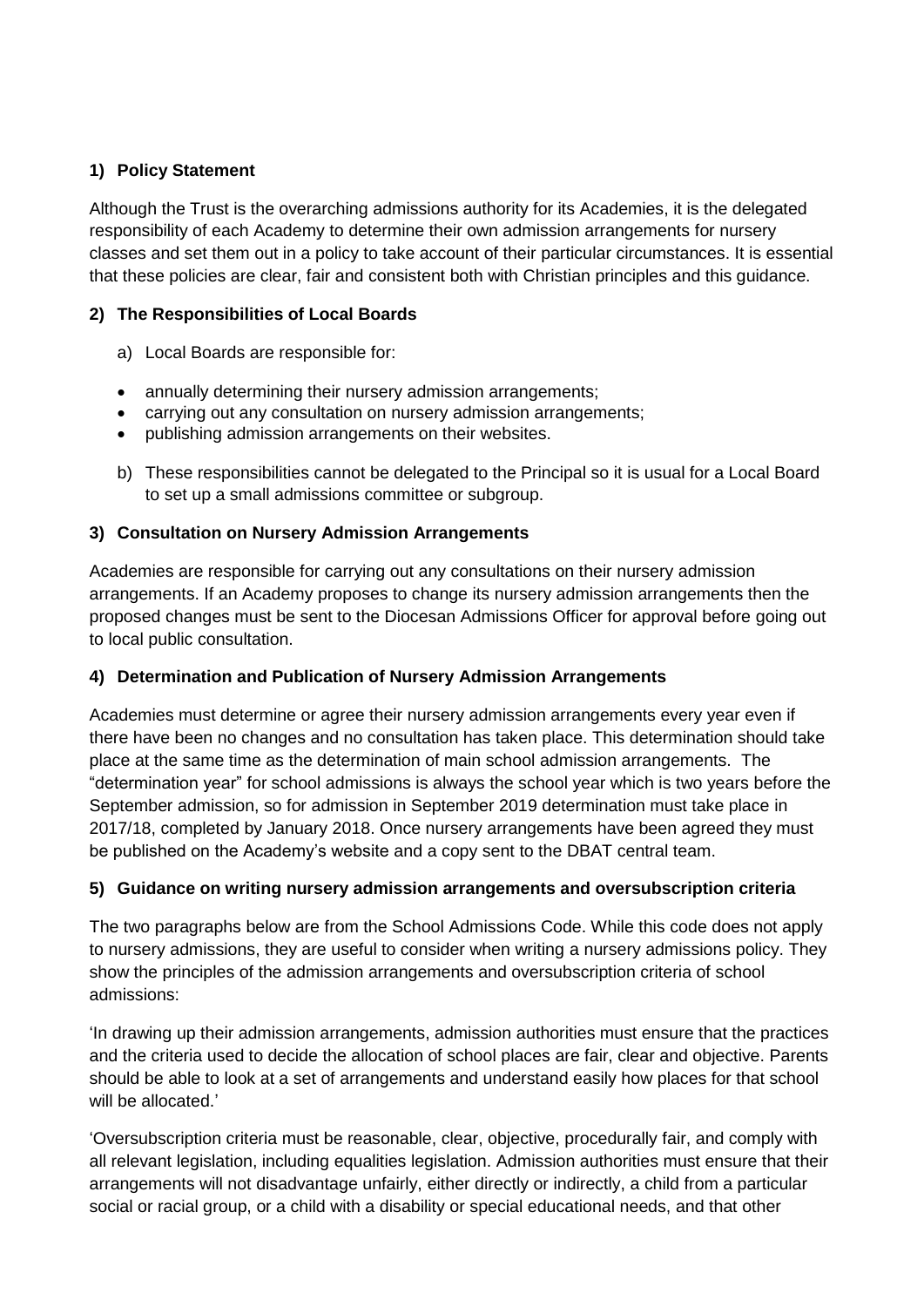policies around school uniform or school trips do not discourage parents from applying for a place for their child. Admission arrangements must include an effective, clear and fair tie-breaker to decide between two applications that cannot otherwise be separated.'

Nursery admission policies should include:

- The age range of the nursery
- The number of places at the nursery
- The sessions offered
- Any charges (eg for additional hours)
- An explanation of how applications should be made, a copy of the application form and the closing date for applications
- The date when parents will hear whether their application has been successful
- A commitment to accepting all children who apply if there are places available

#### Oversubscription criteria

If there are more applications than places available the school will need to decide on and outline the criteria they will use when deciding which children will be allocated places. These should be written in a way that is easy to understand by parents, and should be fair, transparent and straightforward to implement. Schools may wish to consider one or more of the following (bulleted below) when deciding on oversubscription criteria and the order in which they are applied. (NB Children aged three or four years old who have an Education, Health and Care plan which names the school nursery must be offered a place.)

- Looked after Children (Children in Care) and all previously Looked after Children
- Children who are the subject of a recognised child protection plan (under current legislation and drawn up by social care services) where a specific school nursery placement is identified
- Siblings (either at the school or the nursery, or either)
- Date of birth for example you may choose to allocate places in each school year group in date of birth order (oldest to youngest)
- Distance from school
- Children who are ordinarily resident in a defined catchment area
- Children who are already in your provision and wish to extend their hours with you
- Children of UK service personnel
- Children of Gypsies, Roma, Travellers, refugees and asylum seekers

The final criterion should always be 'All other children'.

We do not recommend that faith is used as an oversubscription criterion for nursery admissions policies.

Any terms used (eg Looked after children, siblings) should always be defined within the policy. Any policy referring to a defined area must include a map of that area, with boundaries.

#### Tie Break

If it is not possible to distinguish between applicants in a particular category (a tie break), schools will need to consider how they will resolve this, eg, through random allocation. This should be detailed in the admission arrangements.

#### Waiting lists

Schools will need to consider if and how they operate waiting lists. Details of this should be included in admission arrangements.